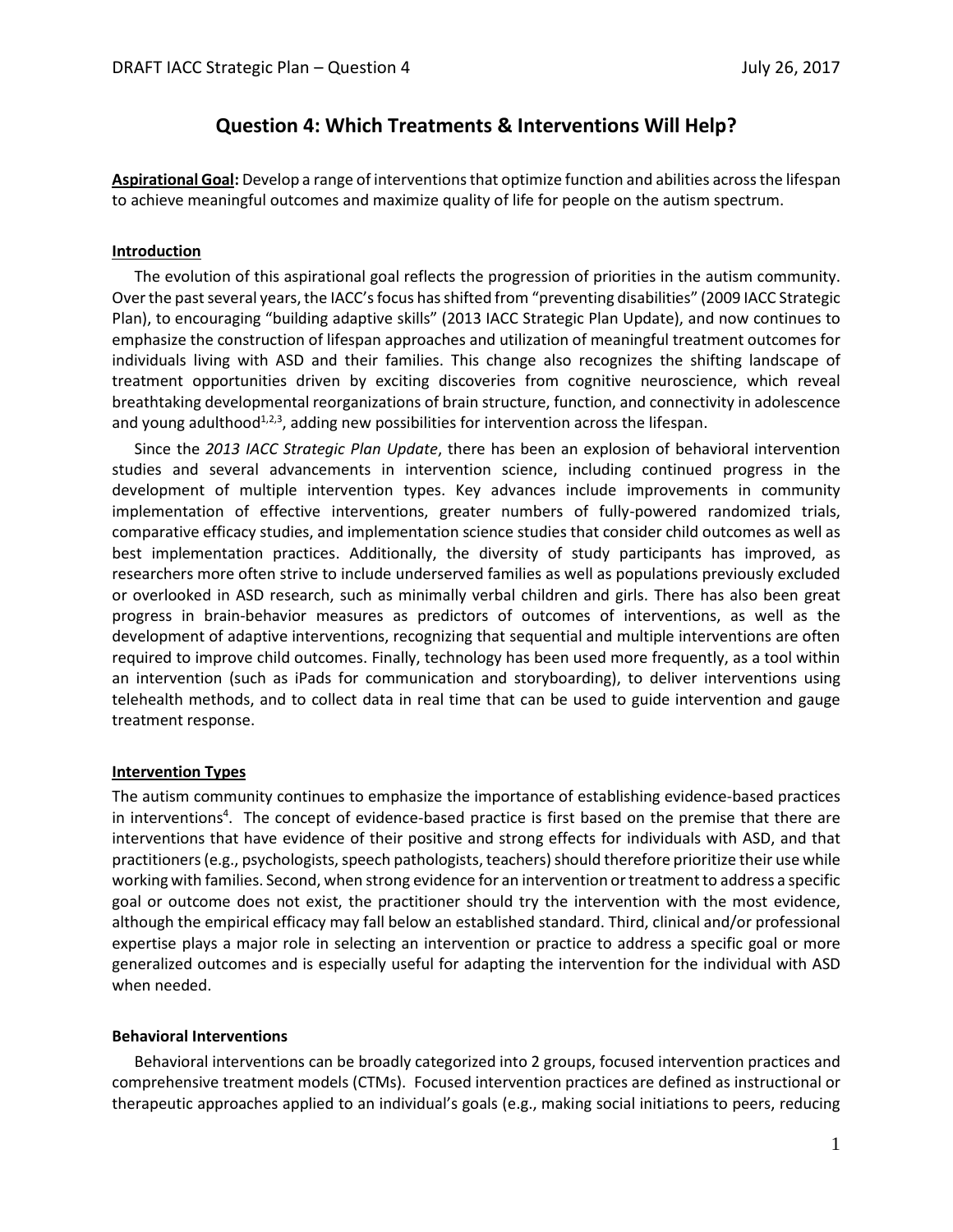self-injury), designed to produce outcomes related specifically to the goal, and are implemented over a relatively short period of time until an individual meets his or her specific goal. Meanwhile, CTMs are designed to address broader outcomes (e.g., increases in cognitive abilities, adaptive behavior, social and communication skills). CTMs consist of many focused intervention practices organized around a conceptual framework, are documented through treatment protocols, and exist over a more extended time period. Examples include the Lovaas Model<sup>5</sup> and Early Start Denver Model (ESDM)<sup>6</sup>.

Practitioners use these two classes of interventions/treatments in different ways. They may select multiple focused intervention practices to build individualized programs for children, youth, and adults with ASD, or they may fully adopt a comprehensive treatment program in which the focused interventions and their use are already prescribed<sup>7</sup>. Although several CTMs have been shown to be efficacious, they may be implemented less often by practitioners than focused intervention practices<sup>8,9</sup>. The National Standards Project and the National Professional Development Center on ASD (NPDC) have conducted critical and rigorous reviews of the intervention research literature and identified sets of focused intervention practices that have evidence of efficacy<sup>10</sup>. The NPDC work specifically focused on practices that could be implemented in school and/or community settings. Similarly, deBruin and colleagues conducted a meta-analysis of school-based interventions in high schools, finding evidence of efficacy for many of the same focused intervention practices (i.e., antecedent-, video-, and consequent-based interventions)<sup>11</sup>. Other reviews have documented the efficacy of 1) school-based, focused interventions on challenging behavior, 2) the use of peer-networks to foster social engagement, 3) social skills training, and 4) academic interventions<sup>12,13,14,15,16,17</sup>. Research on the efficacy of several behavioral interventions continues today, including the Lovaas Model, ESDM, JASPER (Joint Attention, Symbolic Play, Engagement & Regulation), LEAP (Lifeskills and Education for Students with Autism and other Pervasive Behavioral Challenges), PRT (Pivotal Response Treatment), First Words Project, DIR/Floortime (Developmental, Individual-Difference, Relationship-Based), and STAR (Strategies for Teaching based on Autism Research)<sup>5,6,18,19,20,21,22,23,24</sup>.

*School-Based Interventions.* It can take over a decade and a half for evidence-based interventions to become widely implemented in the community when developed in the laboratory. Thus, researchers are increasingly developing and testing interventions in school-based settings, with the added goal of sustaining the intervention beyond the study period. Two recent studies demonstrate that similar outcomes can be obtained in the community and the lab<sup>25,26</sup>. Both of these studies implemented Joint Attention, Symbolic Play, Engagement and Regulation (JASPER) aimed at improving core impairments in social communication, and noted sustainability of the intervention over a short-term follow up. As a whole, these and other findings highlight the effectiveness of teacher-implemented interventions in school settings on improving one of the core features of ASD and pave the way for more school-based intervention research.

*Parent-Mediated Interventions.* As diagnostic advances have made it possible to identify children with ASD at earlier ages, researchers have tested a number of parent-mediated interventions in order to meet the need for interventions that can be implemented as early as possible. Most of these are labeled Naturalistic Developmental Behavioral Interventions (NDBIs), a newly-vetted grouping of early interventions based on applied behavior analysis (ABA)<sup>27</sup>. Several recent studies have yielded significant improvements over earlier studies by comparing the experimental treatment to an active control group involving parent education but no hands-on coaching, versus comparing an experimental treatment to treatment as usual<sup>28,29,30</sup>. One conclusion of these recently-completed studies is that active hands-on parent coaching for social communication outcomes is more effective than parent education models where the same information is provided without active coaching. This conclusion is further supported by another recent study of toddlers at-risk for ASD, finding that initial gains in parent responsiveness did not sustain to the follow-up, speaking to the need for longer-term, more intense, or more hands-on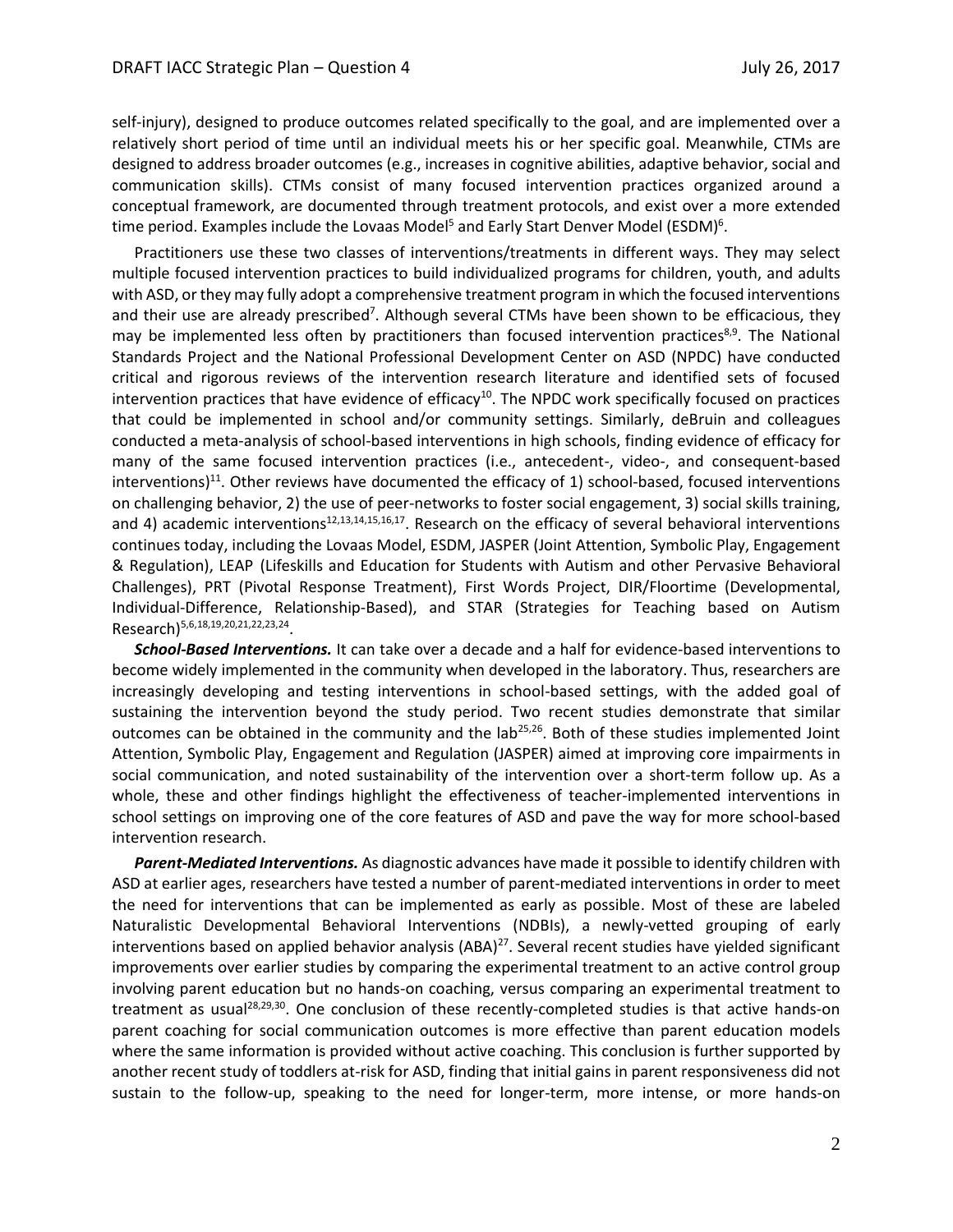intervention<sup>31</sup>. A recent parent-mediated intervention study based on the DIR (Developmental Individualdifference Relationship-based model)/Floortime intervention approach suggests efficacy of this model for improving parent and child outcomes<sup>22</sup>. Researchers have also studied the benefits of parent group interventions, where groups of parents are coached to deploy interventions. In a recent study of the PRT approach, researchers found that parent group interventions yielded significant parent and child benefit<sup>32</sup>. While more cost effective than 1:1 therapy sessions, more research is needed to determine the generalizability and sustainability of parent group interventionsto foster meaningful improvement in child behaviors, communication, and functioning.

Altogether, the foregoing studies add to the positive outcomes attained through parent-mediated interventions, but raise issues about meaningful outcomes (i.e., spontaneous versus prompted outcomes), and the specific "active ingredients" – or essential components - of treatment (i.e., hands-on coaching, dose, approach). In the future, researchers will need to better understand for whom an intervention works best, and why an intervention provides benefit. Understanding the mechanisms behind effective behavioral interventions helps researchers to identify the essential components of an intervention, making it possible to develop a repertoire of components that can be combined in various ways to customize treatment. Two recent studies suggest that parent synchronization (attuning of the parent's behavior to the child's attention) and mirrored pacing (following the child's lead) are important components or active ingredients of parent-mediated interventions $^{33,34}$ .

*Behavioral Interventions in Understudied Populations* Developing interventions for minimally verbal children has been challenging in the past. A recent study tested whether JASPER combined with a behavioral language intervention with or without an augmentative and alternative communication (AAC) device facilitated greater spoken language over 6 months 30 . This study took an adaptive treatment approach, adjusting the treatment midway through the study based on an individual's progress. The results of this study suggest important implications about the treatment approach and timing of providing an AAC device in treating minimally verbal children with ASD.

Another under-studied group are girls with ASD. Recent studies find few developmental differences between preschool-aged boys and girls with  $ASD<sup>35</sup>$ . However, studies of older children find girls with ASD who have lower IQs also have more impairing symptoms of ASD than boys. In contrast, girls with higher IQs report better friendships and social skills, and fewer repetitive behaviors than boys<sup>36</sup>. School playground observations of girls with ASD find they are overlooked and neglected by their classmates in more subtle ways whereas boys with ASD are often overtly rejected $37$ . In part, these differences between girls and boys with ASD are due to the ability of girls to camouflage their interaction difficulties<sup>38</sup>. These findings suggest that gender should be included as a tailoring variable when individualizing interventions for children with ASD.

Discoveries of neuroplasticity in the adult brain have opened new opportunities to consider autism interventions for use in adulthood. Very few studies of behavioral interventions have been performed in adolescents or adults with ASD, and most of these have focused on training adults to read social cues<sup>39</sup>. Executive and social brain networks exhibit the greatest rates of functional maturation during adolescence, establishing adolescence and young adulthood as a sensitive period for socio-emotional and self-control development<sup>40</sup>. These new findings suggest that the period from adolescence into young adulthood may offer an important new window of opportunity for individuals with ASD, their families, scientists, and clinicians to design novel approaches for improved outcomes and superior quality of life.

## **Medical Interventions**

*Pharmacological Treatments* In contrast to the many behavioral intervention options available, only two drugs, risperidone and aripiprazole, currently have Food and Drug Administration (FDA) indication for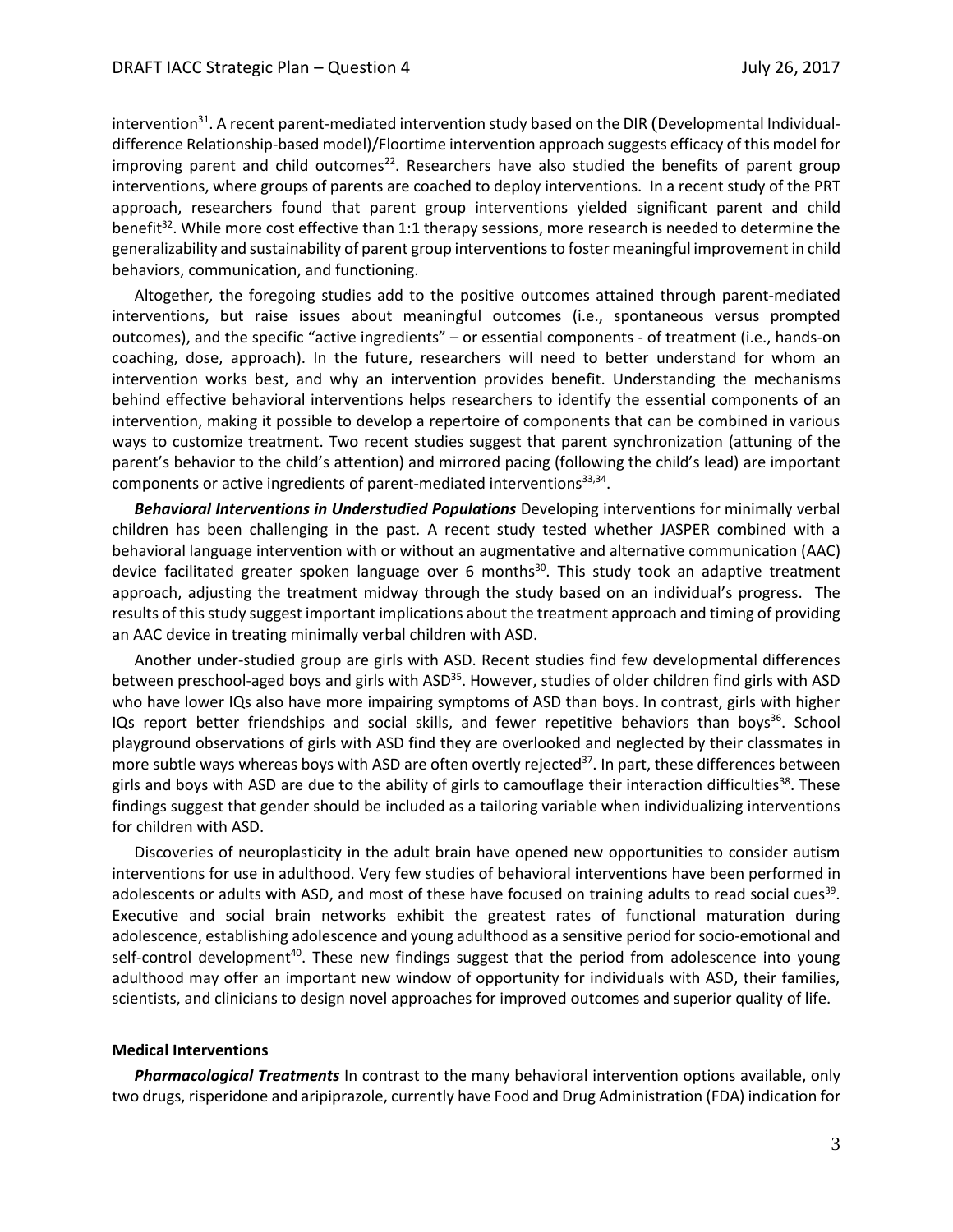use in ASD, specifically for the symptom of irritability. There are no approved treatments for the core symptoms of ASD, which include social communication difficulties and restricted, repetitive patterns of behavior, interests, or activities. Although clinical trials of pharmacological interventions for core symptoms of ASD are now underway, they will require several years for completion, analysis, and reporting, thus there are few published findings to date. Advances in genetics and neurobiology have led to an increase in the number of clinical trials testing medical treatments for ASD. While the majority of such trials are testing pharmacological treatments, neurostimulation (discussed separately below) is also gaining momentum as a modality to alter brain activity and neuronal connectivity.

There has been an abundance of open label, single-center drug trials that report effectiveness in small samples. Unfortunately, many of these results were not replicated when tested in subsequent larger, randomized, placebo-controlled trials. Many of the drug trials in ASD exclude individuals with intellectual disability and very young children due to ethical and/or practical challenges. However, a mechanismbased intervention intended to improve core symptoms of ASD may be more effective if administered relatively early in life and may be most effective in those most severely affected. Thus, it is crucial that such individuals are included in upcoming trials. This will require researchers to carefully consider how interventions can be adapted to accommodate children or individuals with intellectual disability, and to identify age- and ability-appropriate outcomes and outcome measures. Additionally, researchers must ensure that parents and families are well-informed and actively engaged through all stages of the trial.

Many different genes may contribute to the susceptibility of developing ASD. This heterogeneity of underlying causal mechanisms makes it challenging to identify convergent molecular pathways and brain circuits involved in all individuals with ASD, although there has been recent progress. One promising target is oxytocin, a neuropeptide involved in social cognition that has been investigated in a number of ASD studies<sup>41,42,43</sup>. However, its molecular properties pose challenges for potential therapeutic use, thus further work is needed to determine the best doses and compare methods of delivery. Moreover, given the variation of oxytocin's effects based on behavioral context, studies aimed at understanding how oxytocin might enhance responses to evidence-based behavioral interventions is recommended<sup>44</sup>.

Other randomized, placebo-controlled treatment trials have targeted additional mechanisms proposed to contribute to the pathophysiology of ASD, with varying successes<sup>45,46,47,48,49</sup>. However, larger trials are needed to validate these initial findings. Moreover, given the importance of context and a developmental perspective on ASD, it will be very important to conduct well-powered studies that combine pharmacological treatments with evidence-based practices including behavioral approaches, cognitive behavioral therapy, and social skills training.

Given that the rates of diagnosed ASD cases are rising and that there are no effective drugs to treat its core symptoms, it is imperative to further develop pharmacological treatments. Involvement of private companies will be crucial to help address this unmet need, including in industry-academic collaborations. Important private partners include the pharmaceutical industry, as well as those in software, electronics, and robotics development. As much as possible, multi-site, longer duration, placebo-controlled studies should be prioritized in order to produce more reproducible results, such that private industry will take on the challenges of conducting large Phase III registration studies.

*Direct Brain Stimulation* Transcranial magnetic stimulation (TMS) is a promising method for identifying neural mechanisms and treating aspects of altered brain function in ASD<sup>50</sup>. TMS can offer a non-invasive tool to study aspects of the altered physiology underlying ASD. Treatment strategies involve using TMS to modulate brain plasticity and network activity<sup>51,52,53</sup>. In particular, repetitive TMS (rTMS) can alter brain excitability and network activity beyond the duration of a stimulation session or treatment study, and is being examined as a treatment that could potentially reduce both core and associated ASD symptoms<sup>54</sup>.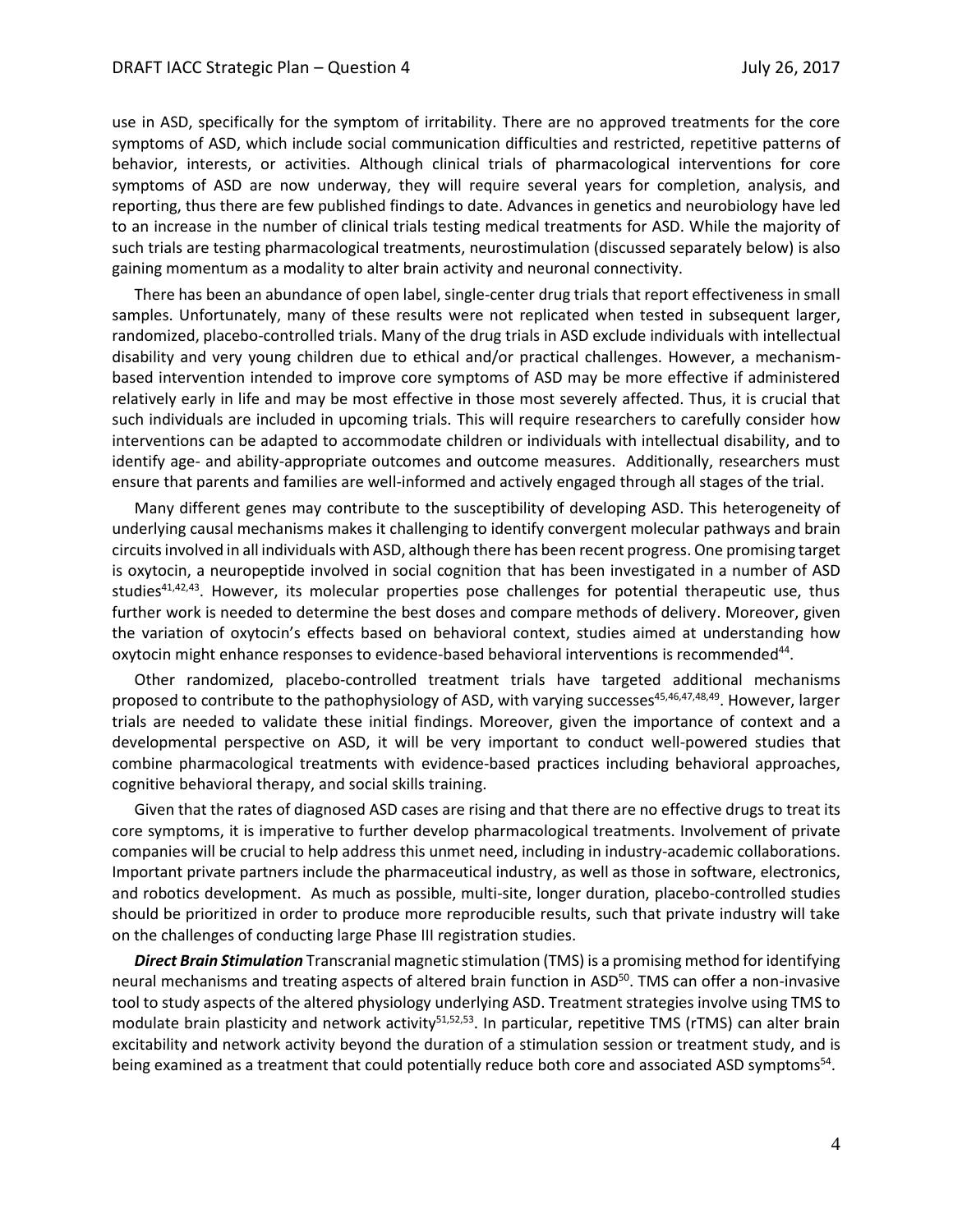Recent studies have investigated whether neuromodulation via rTMS or transcranial direct current stimuli (tDCS) can induce neurophysiological and clinical benefits in individuals with ASD<sup>55,56,57,58</sup>. Preliminary results suggest that TMS might be of therapeutic value for improving core and associated symptoms of ASD. However, most studies to date have been based on small samples and employed openlabel designs. There is a need for well-controlled, randomized trials with adequate sample sizes to better understand whether TMS is efficacious and safe and whether there are subgroups of individuals with ASD that might benefit from treatments based on TMS.

## **Technology-Based Interventions**

Digital-based technology interventions for individuals with ASD have continued to increase in accessibility, breadth, and depth of use. Scientific evidence for the effectiveness of technology-based or technology-enhanced interventions has increased, with a larger number of randomized controlled trials (RCTs) appearing in recent years that highlight the breadth of technology applications in ASD research as well as their increasing rigor<sup>59</sup>. In the field of robotics, recent work has highlighted potential advantages of robots over human agents for accelerating several aspects of intervention research. Yet a number of challenges and gaps have been highlighted, which are also shared by speech generating devices, virtual reality, video games and computer-assisted instruction, mobile applications, and telemedicine<sup>60,61,62</sup>. It will be essential for future studies to address these challenges, as the development of interventions using digital technologies offers new opportunities to accelerate research progress. Furthermore, the proliferation of technology-based platforms purporting to help individuals with ASD points to a need for new, efficient, and scalable methods and infrastructure for evaluating technology-based interventions. Technology-based interventions have tremendous potential to benefit individuals on the autism spectrum in many ways, including by helping them improve social and communication skills and gain greater independence, all of which can improve the overall quality of life.

#### **Precision Treatment Approaches**

The prospect of precision medicine in ASD, i.e. specific, targeted treatments developed after gaining a better understanding of specific disease pathophysiology, is a tantalizing one. Genetically-defined disorders such as Rett Syndrome (RTT), Fragile X Syndrome (FXS) and Tuberous Sclerosis Complex (TSC) provide a unique opportunity to develop mechanism-based treatments for ASD. Thanks to basic science discoveries describing the molecular pathogenesis of these disorders, researchers have begun efforts to evaluate treatments targeting specific proteins in the implicated biological pathways<sup>63</sup>. In future work, biomarkers should be incorporated in order to help detect objective improvements in response to treatment and to identify optimal developmental periods to apply the treatment trials.

Advancement of new or reconceptualization of existing treatments into modular therapies (where therapies are organized into therapeutic modules that can be combined and reused in flexible arrangements) can provide finer granularity and more tractable opportunities for understanding change in individuals. Few examples currently exist that explore combinations of therapeutic modalities, although there are some studies in progress. This is an area of great need and can especially help address comorbidities, such as anxiety, aggression, and depression. Similarly, adaptive interventions, which incorporate more flexible study designs, can make more efficient use of existing clinical, research, and participant resources, providing more information to researchers and potentially greater benefit to participants. To encourage adoption, investment in study design methodology research (including dissemination of methods and development of trial design resources) will be of significant value.

## **Outcome Measures & Biomarkers**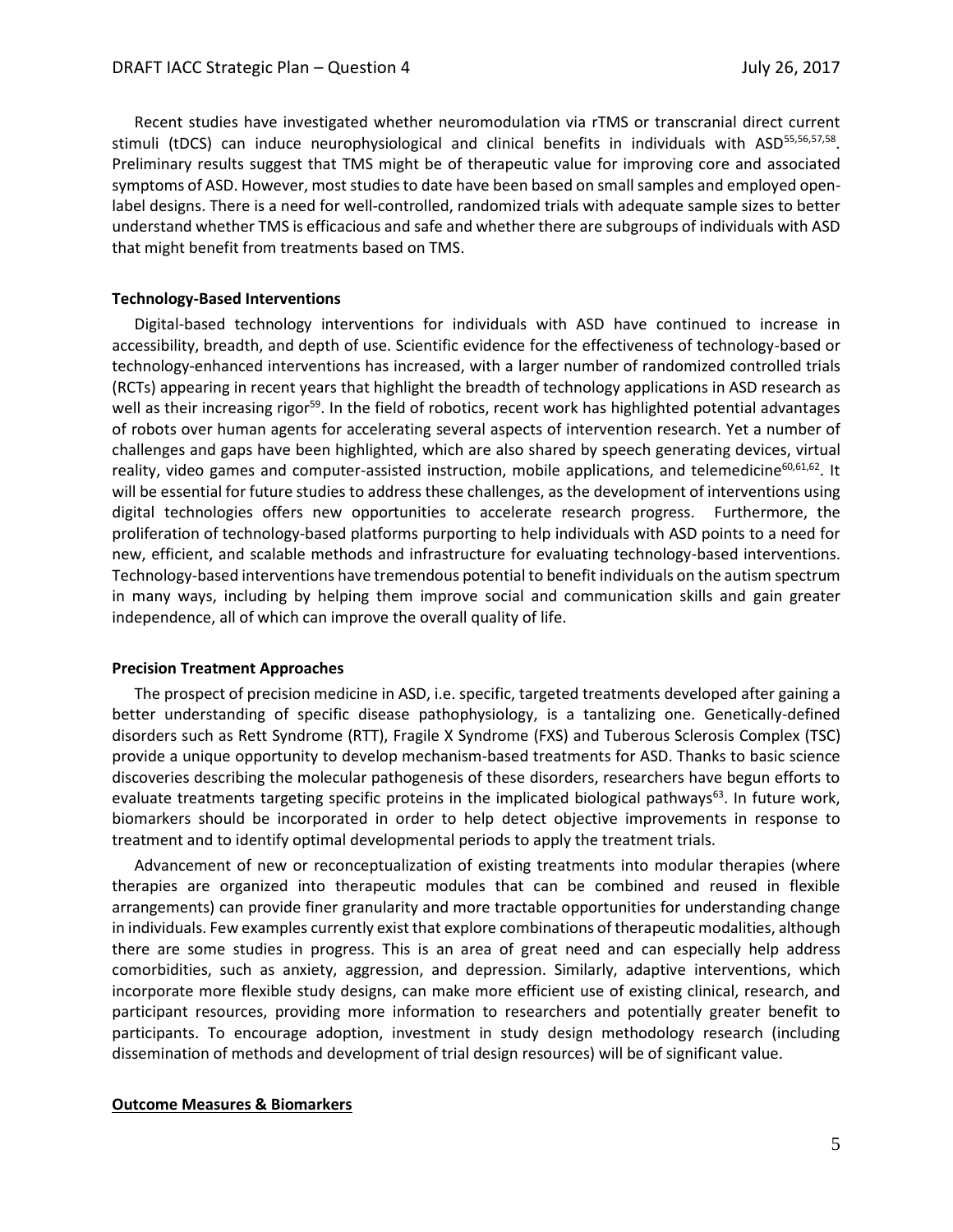Over the past few decades, significant progress has been made in the development of new behavioral interventions and identification of novel drug targets aimed at reducing core and associated ASD symptoms and improving quality of life across the lifespan. A major challenge in determining whether new treatment approaches are efficacious has been the measurement of treatment response. Measurement of treatment response is particularly complex in ASD due to the heterogeneity resulting from an individual's symptom profile, sex, cognitive and language abilities, and development level. Moreover, many existing assessment measures were developed for screening and diagnosis and are not sensitive to assessing change in symptoms over time. Over the past several years, considerable effort has been directed toward evaluating which existing measures are suitable for clinical trials and for developing quantitative, objective, and sensitive measures of treatment response. Increasingly, the input of key stakeholders, including caregivers and persons on the autism spectrum, is solicited to ensure that outcome measures reflect the priorities and needs of persons for which the treatments are being developed. Several reviews and consensus statements have been published that have evaluated the appropriateness of existing parent report and observational measures for clinical trials, including measures of social communication, anxiety, and repetitive behaviors<sup>64,65,66</sup>. Studies validating observational measures of ASD symptom severity based on the Autism Diagnostic Observation Schedule (ADOS) have also been published<sup>67</sup>, and a brief observational assessment of social communication change has also been recently developed<sup>68</sup>.

Biomarkers of treatment success are needed, as are "stratification" biomarkers for matching people to the best treatment for them at the best time. Until it becomes possible to biologically measure treatment response, negative results from pharmacological and behavioral interventions will be difficult to interpret, and positive results may not definitively indicate the requisite dose or duration of treatment. Predictive biomarkers –those that help to match individuals to particular treatments– will help to create more precise treatments, and help individuals with ASD and their families to avoid wasted time and resources.

## **Biomarker Discovery**

Initial efforts have focused on developing measures that are linked indirectly or directly to underlying neural circuitry, which can offer insight regarding whether the treatment is influencing specific aspects of neural circuitry, inform researchers of the neural mechanisms that might underlie the treatment effects, and predict treatment response. These measures include eye tracking, electrophysiological responses, and magnetic resonance imaging, among others. Such measures can also serve as an early efficacy signal that can detect response to treatment before changes in more distal measures such as language and social abilities are evident. Early efficacy markers can be used to identify which individuals are most likely to benefit from a given treatment and/or in adaptive study designs to indicate early in the trial whether modifications in the treatment (e.g. dose) should be made.

*Eye tracking (ET)* ET has great potential for acting as an early indicator of treatment efficacy by tracking changes in social attention<sup>69</sup>. While applications of ET to clinical trials and interventions are still relatively new, results have been encouraging and suggest that ET can be used as a method for measuring response across a wide range of treatments. Promising future directions for developing ET as a marker of change include: furthering data-driven, computational, and machine learning approaches towards subtyping and stratification with the autism spectrum and for improved discrimination between individuals with ASD and controls; the design of ET batteries with the express goal of treatment measurement; the adaptation and advancement of ET metrics in technology-driven/technology-interactive interventions, such as virtual reality, robotics, and simulators, as well as in novel adaptive paradigms designed to change gaze strategies; and advancement of methodological considerations including the promotion of big-data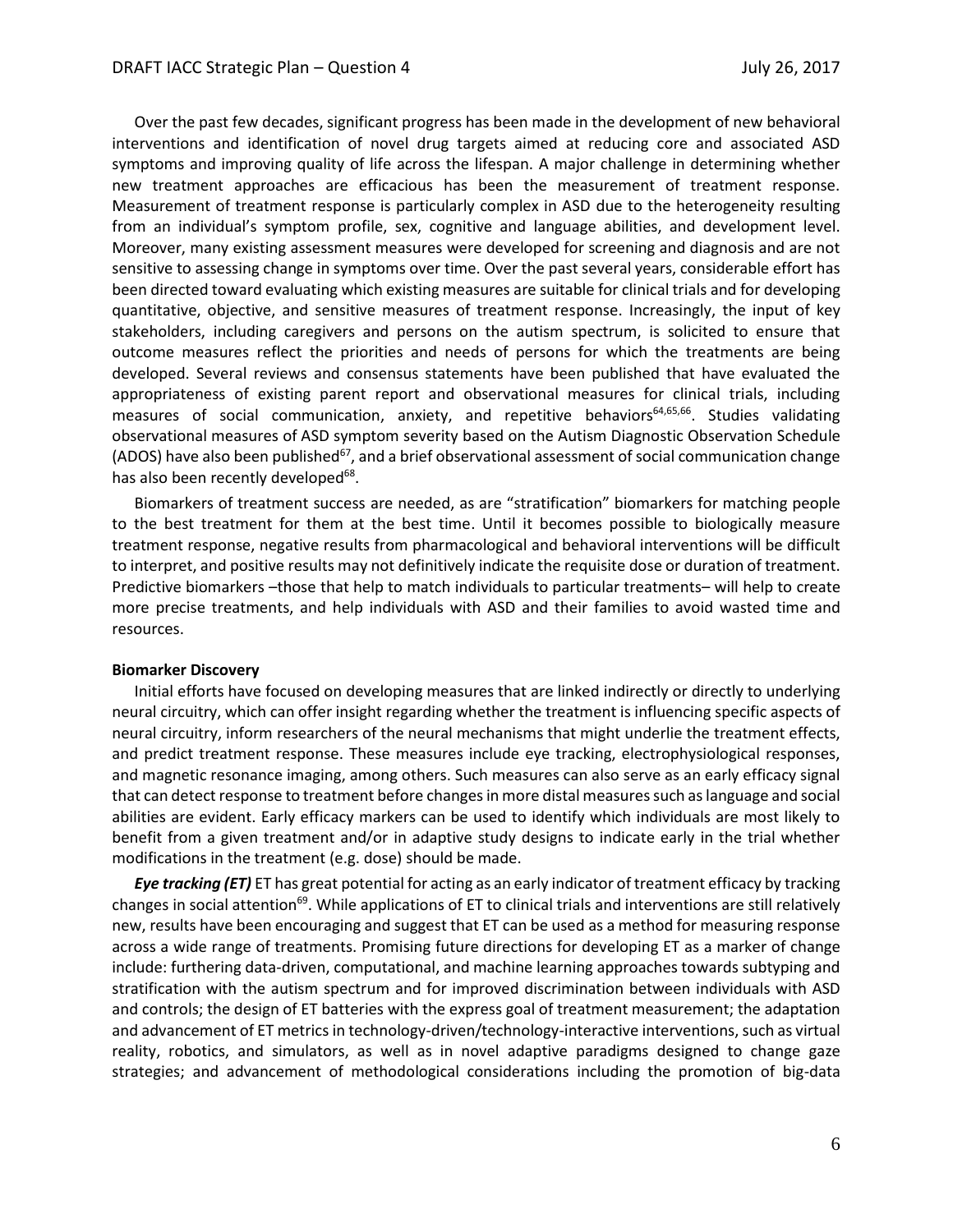studies, facilitation of replication, and increasing adherence to more rigorous and universal technical and methodological standards.

*Electrophysiological measures* Recent studies suggest that electroencephalography (EEG), a noninvasive measure that can record patterns of brain activity throughout the lifespan, offers promise as a metric of treatment response related to neural circuitry<sup>70</sup>. Children and adults with ASD have distinct electrophysiological signatures, offering the possibility of using such measures to detect treatment response. Furthermore, distinct EEG signatures have been found among genetic subtypes of individuals with ASD and related disorders which could be used in future clinical trials testing drugs that are targeted to individuals with ASD with specific genetic syndromes. In future work, prior to these measures being useful as potential biomarkers, it will be important to demonstrate their ability to reliably predict a signature of dysfunction at the individual subject level, as opposed to group averaged data.

*Magnetic Resonance Imaging (MRI)* MRI techniques, including functional MRI (fMRI) and Diffusion Tensor Imaging (DTI), have provided a wealth of information regarding the neurobiological underpinnings of ASD. Specifically, task-based fMRI studies have pointed to atypical social-brain functioning and activation in ASD, while resting-state functional MRI and DTI have pointed to deficiencies in integrative social information processing as indicated by white matter atypicalities and diminished long-range connectivity<sup>71,72</sup>. Despite the potential for brain imaging techniques to elucidate mechanisms underlying behavioral treatment response, few studies have directly used it for treatment monitoring or prediction of treatment efficacy. However, this appears to be rapidly changing, with several recent studies expanding on earlier work<sup>73,74</sup>. Considerable progress has also been made recently in regards to the use of brain imaging techniques for understanding *in vivo* pharmacological neural action in individuals with ASD. Altogether, these advancements are beginning to provide the context for expanding the scope and applicability of brain imaging techniques for monitoring treatment across the lifespan, including before the signs of ASD are overtly apparent. Given the many successes yielded from the application of MRI methods to the development of biomarkers in ASD and related fields, considerable opportunity exists for further research and development in this area.

*Advances in Developing Measures of Treatment Response.* Digital technologies, such as mobile devices, provide another approach for developing quantitative, objective, and sensitive measures of treatment response<sup>75</sup>. These tools provide opportunities to study biomarkers in combination with selfreport data, often in more naturalistic contexts such as the home. The ability of technology-based systems, such as mobile applications, wearables, and internet resources, to automatically record and generate measures from will increasingly provide richer, denser, and more meaningful information to researchers. Novel analytic methods, such as machine-learning and computer vision analysis, can provide new insights into patterns of behavior. Although early in their development and application to ASD populations, such measures have the advantages of being scalable, objective, and feasible. Thus, studies that explore their utility as a method of treatment monitoring should be pursued. Additional emphasis should also be placed on transforming these signals into useful forms to maximally aid and personalize ongoing, real-world treatment of issues faced by individuals with ASD. As the understanding of these data streams matures, new methods and systems will need to be created to harness the power of this data and to manage the massive flows of information reaching data consumers.

Recently, a number of substantial investments have been made to support large, collaborative efforts aimed at validating biomarkers and outcome measures for use in ASD clinical trials. These consortia involve public-private partnerships among academia, advocacy and other nonprofit organizations, government, and industry with a goal of de-risking investments into pharmacological ASD trials and optimizing the success of such trials. These projects are examining a wide range of potential biomarkers and their relationships with observational and caregiver-report measures of behavior in large samples of individuals with ASD vs. typical development over time. Furthermore, regular communication, data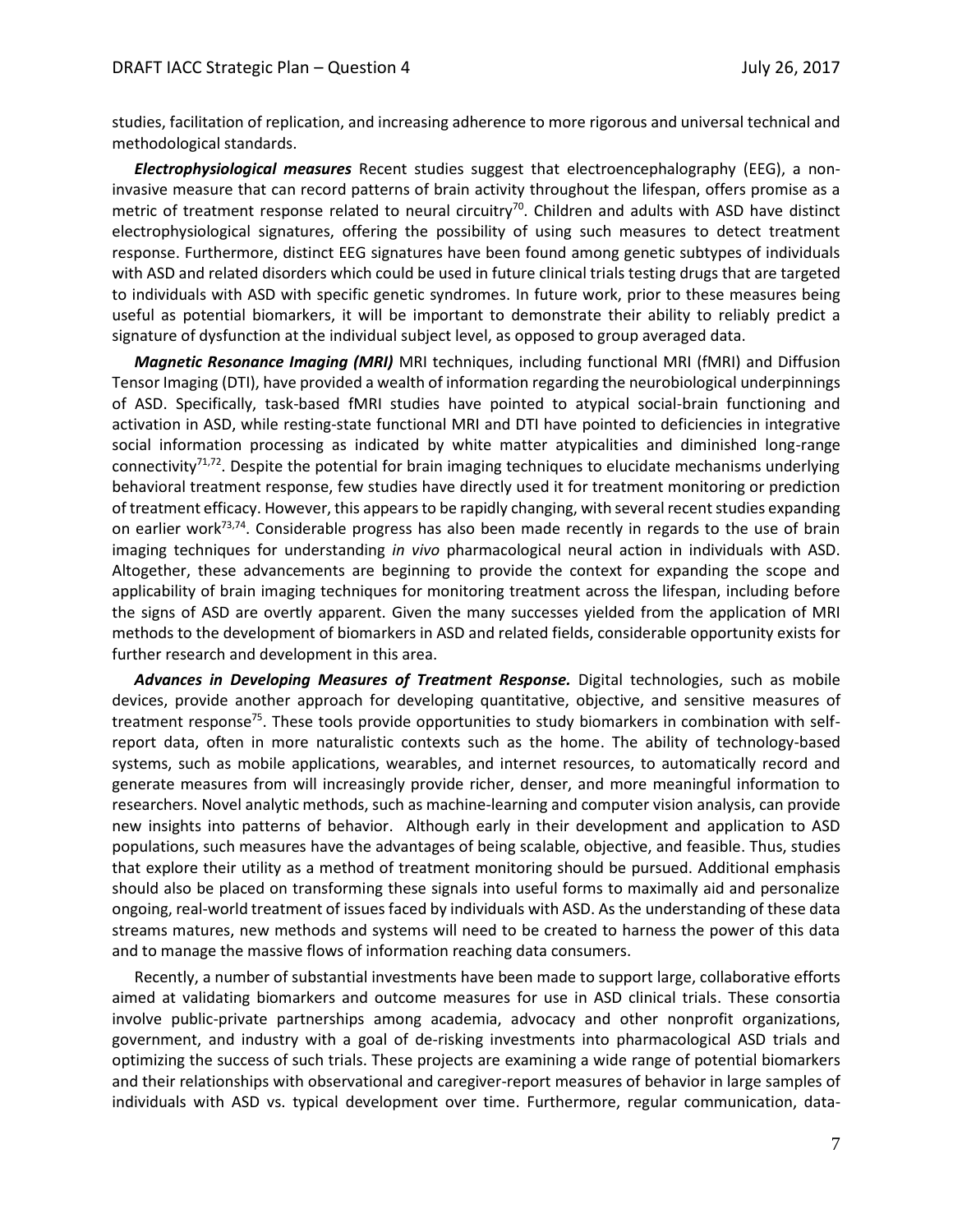sharing agreements, and shared measures across the existing consortia will increase the scientific utility of these investments. One example i[s ABC-CT \(Autism Biomarkers Consortium for Clinical Trials\),](http://ycci.yale.edu/researchers/autism/) an NIH-, Foundation for the NIH-, and Simons Foundation-funded consortium of sites that aims to develop, validate, and disseminate objective measures of social function and communication for ASD with the ultimate goal of advancing these measures as markers and predictors of treatment response.

In sum, multiple laboratories are conducting studies to develop better ways of measuring treatment response. Continued investment in such studies will ensure that, as new behavioral and medical treatments are developed, we will have the capability of testing their efficacy. Such investments will also be essential for developing improved methods for identifying subgroups that are responsive to specific treatments and identifying neural mechanisms underlying treatment response.

## **Accelerating Research & Increasing Access to Evidence-Based Interventions**

While research in interventions for individuals with autism has shown consistent growth and advancement, opportunities exist for accelerating the pace of research. First, high-quality intervention studies are expensive to conduct and require substantial specialized expertise to oversee. Additional investment in human and research infrastructure is likely to yield compounding gains in autism intervention research progress. Creating and sustaining networks of institutions, investigators, clinicians, and families committed to shared, large-scale implementation of interventions or experimental research will combat fundamental heterogeneity issues in ASD research, leading to more reproducible and robust scientific findings. These networks can be leveraged to promote testing of novel interventions, exploration of unique scientific perspectives, and commitment to a culture of non-exclusive innovation transcending traditional boundaries. Additional investment should focus on bridging gaps between scientific evidence and clinical and/or community applications of interventions.

Additional opportunities may emerge from standardization of reporting and protocols so as to facilitate aggregation or comparison of clinical trial data at meta-analytic levels. Examination of evidence at a higher analytical level may provide more comprehensive information about treatment effectiveness when clinical uncertainty is matched with appropriate variation along key implementation parameters. Similarly, sharing data at finer level of detail may additionally facilitate data mining investigations that may help to identify more streamlined assessment or nuanced precursors and predictors of treatment response.

Extra resources should be directed towards promoting the development of applied scientific tools, including more robust statistical methods, data mining techniques, basic science methods, laboratory techniques, and optimized pipelines for discovery. Additional resources could also be spent at the tail end of intervention science, on the wider dissemination of implementable discoveries. Examples would include encouraging Phase II transitions to Phase III trials, identifying appropriate industry partnerships to foster larger-scale intervention implementation, and *in vivo* studies of ongoing new intervention integration efforts. Incorporation of business and operations perspectives into autism research infrastructure development may help to optimize intervention deployment efficiency, enabling more studies to be conducted in a sustainable fashion. By focusing on practical barriers to ultimate treatment deployment (including insurance, provider adoption willingness, and marginal expenses), a more robust, efficient, and complete pipeline from idea to effective individual treatment can be realized.

#### **Inclusion and Empowerment of Stakeholders in Intervention Research**

Empowering individuals with ASD and their families to act as active directors in the research process can also accelerate scientific progress. Development of tools to help stakeholders manage and maintain research, educational, behavioral, and clinical records could help them better advocate for participation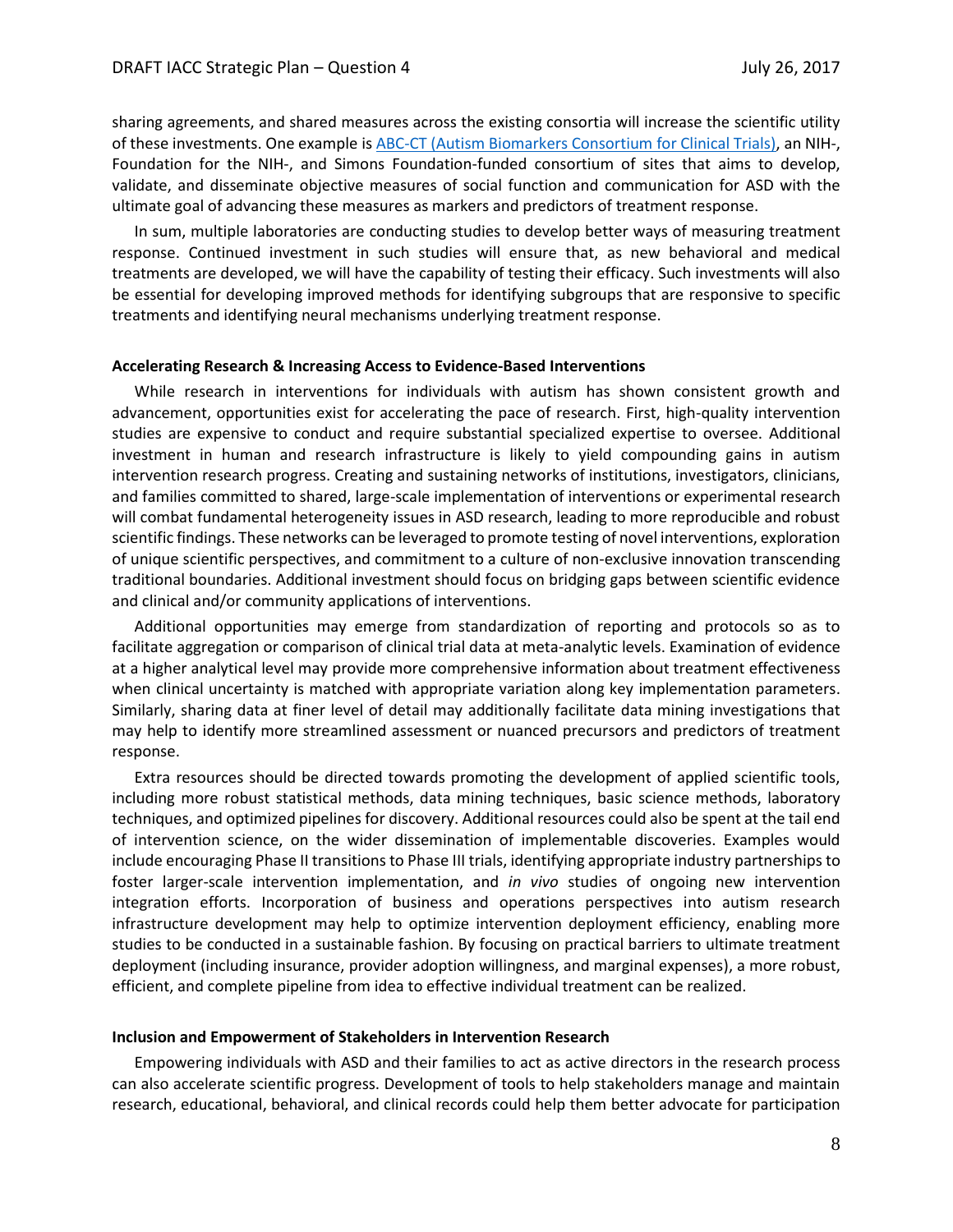in studies most relevant to their needs or most aligned with their personal goals. With a focus on usability and controlled data sharing, such tools could become interfaces by which information could be bidirectionally shared with researchers and relevant providers, reducing redundancy in information requests, streamlining study deployments, and reducing participant burden. Currently, several incarnations of such systems have been developed, including Microsoft HealthVault and Apple HealthKit. However, efforts towards tailoring interfaces, cross-platform interoperability, and common standards must be pursued so as to best meet the specific needs of the autism community, to prevent data from becoming unnecessarily locked to proprietary platforms or formats, and to better enable data exchange. Creation of user-friendly research registries that promote awareness of relevant ongoing intervention studies or technologies, that can be personalized by user preferences (including constraints on geography, participation characteristics, and study facets), that are updated regularly and managed in a sustainable fashion, and that facilitate connections between legitimate researchers and qualified research participants (with appropriate governance of privacy and participant rights) would further enable stakeholders to direct their research agenda. Adaptation of stakeholder-held records, including genomic information, for the purposes of creating an interface that would facilitate recruitment of participants with extremely specific characteristics (e.g. pharmacological trials targeting specific gene mutations) may be critical for appropriately powering highly-targeted studies and for providing stakeholders access to the most tailored and innovative science. Throughout these processes, the involvement and feedback from the autism community should be emphasized so as to provide continuous context for research endeavors.

Much more attention has recently been given to quality of life outcomes for addressing the needs of individuals with ASD, including: academic success, autonomy and self-sufficiency, financial stability, health and well-being, inclusion, independent living, meaningful employment with fair wages, pursuit of dreams, recreation and leisure, respect and dignity, safety, self-identity and acceptance, social connections, and subjective well-being. Using such outcomes allows professionals, parents, and individuals to develop intervention plans that will allow a person with ASD to advance daily in each of the quality of life indicators. Measuring such outcomes can occur both short- and long-term and can be developed based on the needs of the individual in terms of their level of skills, functioning and ability. When such indicators are maximized, the individual will be able to fully live a life maximizing long-term success.

### **Summary**

While there have been several advances in the field of autism interventions, there is still much progress to be made. Researchers must continue to develop new treatments as well as adapt existing treatments for different settings and populations. Moving forward, there are several important issues to consider. First, it will be important to prioritize the understanding of the neurobiological basis and mechanisms underlying all therapeutic approaches. Second, researchers need to consider designs and recruitment strategies that allow for testing ways to maximize effectiveness and precise matching of treatment plans to individual needs and neurobehavioral profiles by combining therapeutic approaches. More robust, standardized outcome measures should be developed, including adaptive measures, predictive measures, biologically-based metrics, measures that address heterogeneity, and measures of practical outcomes that will help better target therapies to individual needs and goals. It is also necessary to ensure support for the entire intervention research pipeline including the training of the next generation of multidisciplinary intervention scientists. Finally, it is essential to strive to provide more tools to practitioners through translation of research to community-based practice and use of effective, novel dissemination strategies.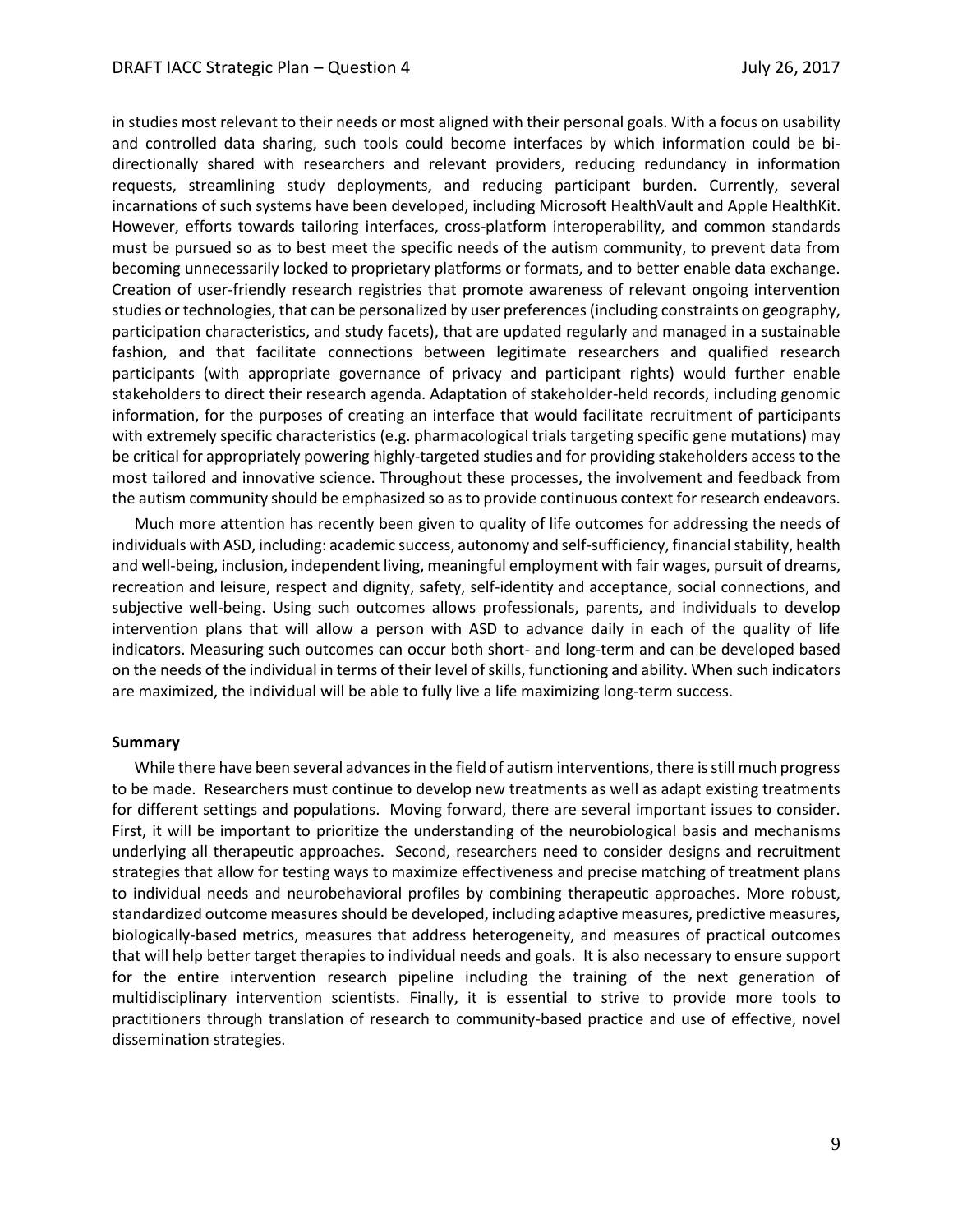## **Objective**s

**Objective 1: Develop and improve pharmacological and medical interventions to address both core symptoms and comorbidities in ASD.**

- Identify biomarkers that can help inform decisions about appropriate interventions and provide objective assessments of treatment response.
- Recruit more individuals for clinical trials testing pharmacological treatments for ASD.

**Objective 2: Create and improve psychosocial, developmental, and naturalistic interventions for the core symptoms and comorbidities in ASD.**

- Identify "active ingredients" of interventions in order to ensure sustained responses to treatments.
- Adapt interventions so that they can be deployed in a range of community settings.

# **Objective 3: Maximize the potential for technologies and development of technology-based interventions to improve the lives of people on the autism spectrum.**

- Develop tools allowing individuals with ASD to track and direct their own treatment.
- Develop technology-based interventions that help people with ASD improve their social and communication skills, increase their independence, and in many other ways help improve their quality of their lives.
- Increase access to interventions by developing technology-based treatments that can be deployed outside of primary care or clinical settings.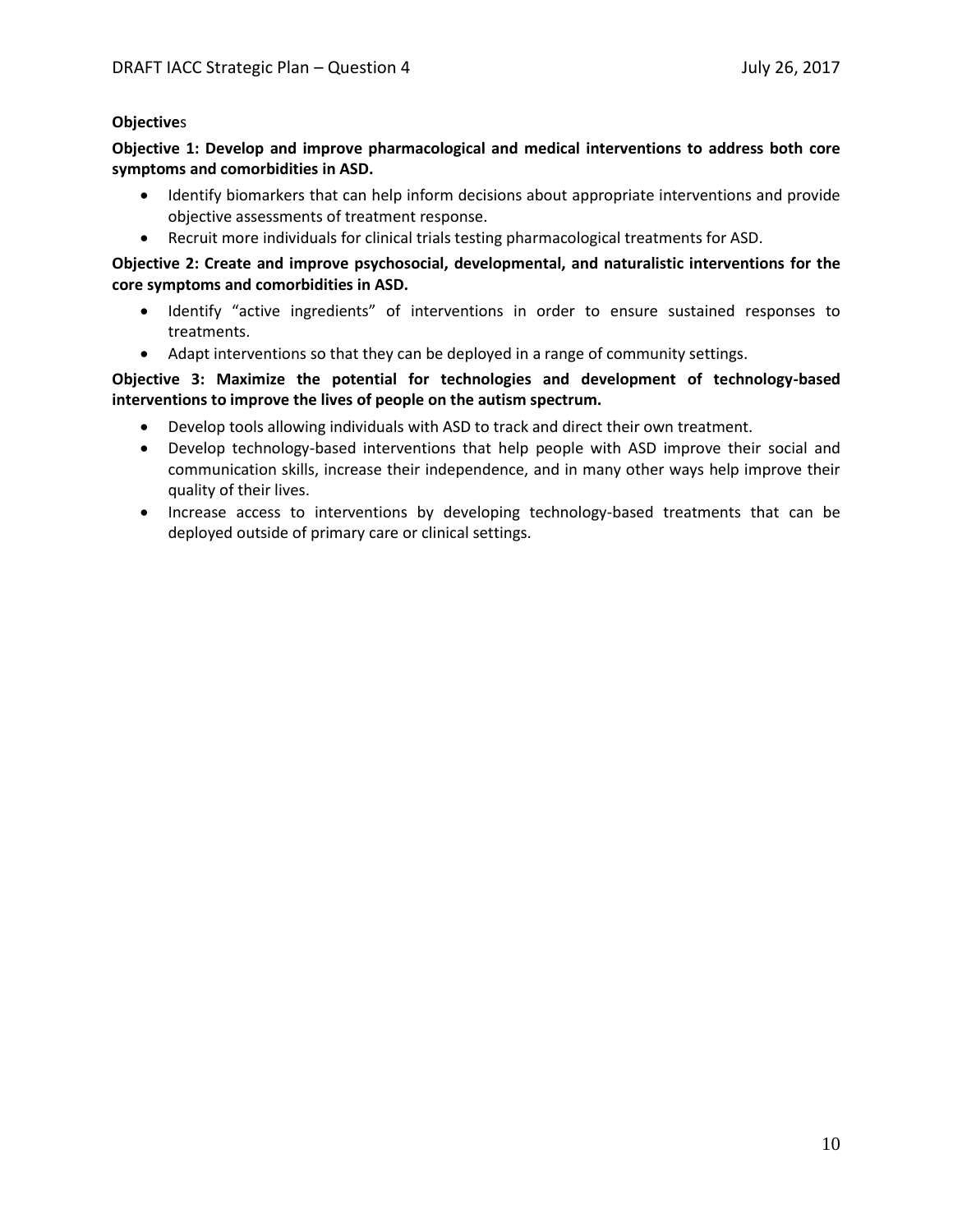1. Paus T, Keshavan M, Giedd JN. Why do many psychiatric disorders emerge during adolescence? Nat Rev Neurosci. 2008 Dec;9(12):947-57. [\[PMID: 19002191\]](https://www.ncbi.nlm.nih.gov/pubmed/19002191)

2. Blakemore SJ. Imaging brain development: the adolescent brain. Neuroimage. 2012 Jun;61(2):397- 406. [\[PMID: 22178817\]](https://www.ncbi.nlm.nih.gov/pubmed/22178817)

3. Gogtay N, Giedd JN, Lusk L, Hayashi KM, Greenstein D, Vaituzis AC, Nugent TF 3rd, Herman DH, Clasen LS, Toga AW, Rapoport JL, Thompson PM. Dynamic mapping of human cortical development during childhood through early adulthood. Proc Natl Acad Sci U S A. 2004 May 25;101(21):8174-9. [\[PMID: 15148381\]](https://www.ncbi.nlm.nih.gov/pubmed/15148381)

4. McGrew JH, Ruble LA, Smith IM. Autism Spectrum Disorder and Evidence-Based Practice in Psychology. Clinical Psychology Science and Practice. 2016;23(3):239-255. <http://doi.org/10.1111/cpsp.12160>

5. Lovaas OI. Behavioral treatment and normal educational and intellectual functioning in young autistic children. J Consult Clin Psychol. 1987 Feb;55(1):3-9. [\[PMID: 3571656\]](https://www.ncbi.nlm.nih.gov/pubmed/3571656)

6. Rogers SJ, Dawson G. Early Start Denver Model for young children with autism: promoting language, learning, and engagement. New York: Guilford Press; 2010. xvii, 297 pp.

7. Odom SL, Boyd BA, Hall LJ, Hume KA. Comprehensive Treatment Models For Children And Youth With Autism Spectrum Disorders. In: Handbook of autism and pervasive developmental disorders. Fourth edition. Fred R. Volkmar, Rhea Paul, Sally J. Rogers, and Kevin A. Pelphrey, editors. Hoboken, New Jersey: John Wiley & Sons, Inc.; 2014. p. 770-87.

8. Kasari C. Update on behavioral interventions for autism and developmental disabilities. Curr Opin Neurol. 2015 Apr;28(2):124-9. [\[PMID: 25695136\]](https://www.ncbi.nlm.nih.gov/pubmed/25695136)

9. Bernstein A, Chorpita BF, Daleiden EL, Ebesutani CK, Rosenblatt A. Building an evidence-informed service array: Considering evidence-based programs as well as their practice elements. J Consult Clin Psychol. 2015 Dec;83(6):1085-96. [\[PMID: 26030761\]](https://www.ncbi.nlm.nih.gov/pubmed/26030761)

10. Wong C, Odom SL, Hume KA, Cox AW, Fettig A, Kucharczyk S, Brock ME, Plavnick JB, Fleury VP, Schultz TR. Evidence-Based Practices for Children, Youth, and Young Adults with Autism Spectrum Disorder: A Comprehensive Review. J Autism Dev Disord. 2015 Jul;45(7):1951-66. [\[PMID: 25578338\]](https://www.ncbi.nlm.nih.gov/pubmed/25578338)

11. de Bruin CL, Deppeler JM, Moore DW, Diamond NT. Public School–Based Interventions for Adolescents and Young Adults With an Autism Spectrum Disorder. *Review of Educational Research*. 2013;83(4):521-50. <https://doi.org/10.3102/0034654313498621>

12. Whalon KJ, Conroy MA, Martinez JR, Werch BL. School-based peer-related social competence interventions for children with autism spectrum disorder: a meta-analysis and descriptive review of single case research design studies. J Autism Dev Disord. 2015 Jun;45(6):1513-31. [\[PMID: 25641004\]](https://www.ncbi.nlm.nih.gov/pubmed/25641004)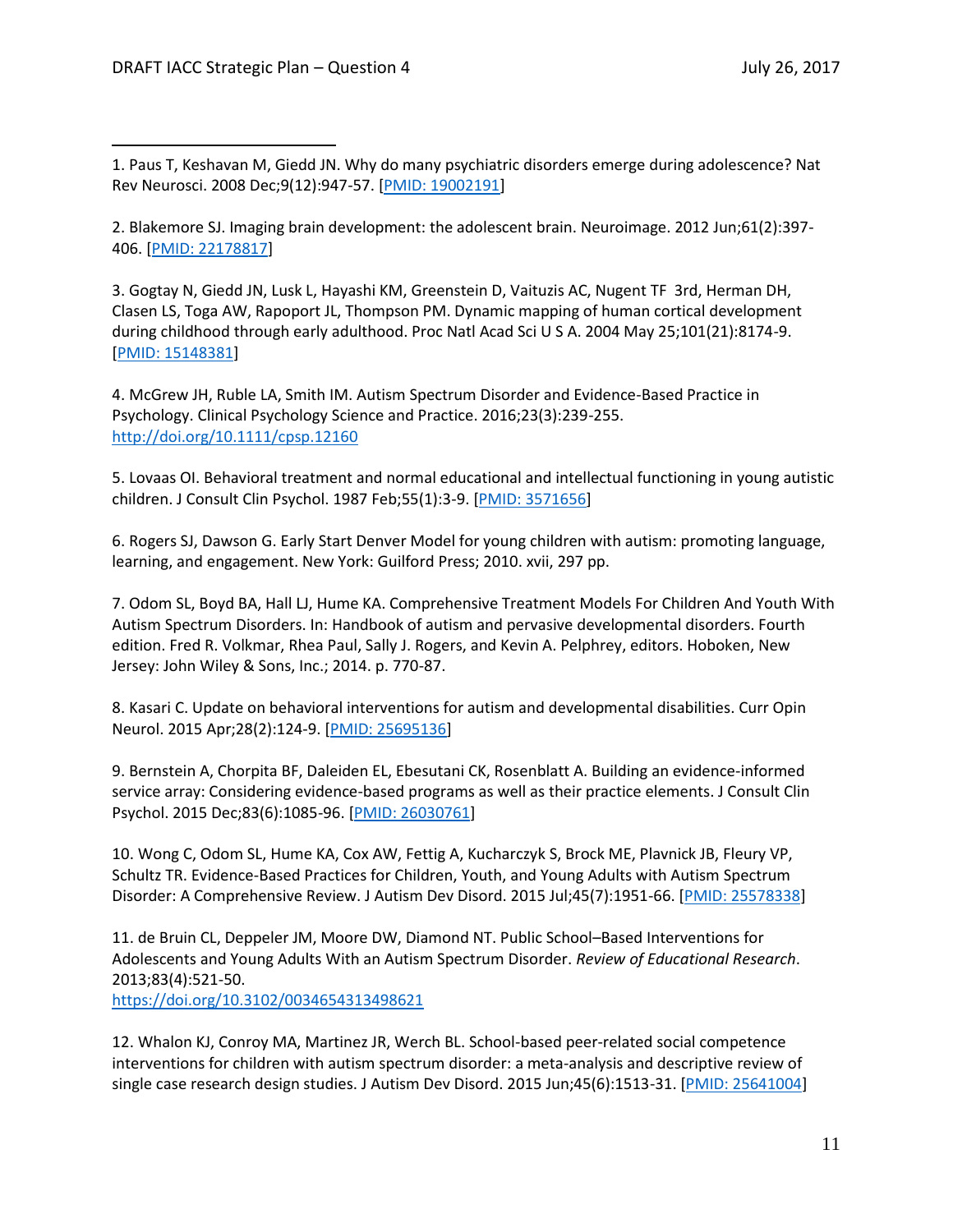13. Asmus JM, Carter EW, Moss CK, Biggs EE, Bolt DM, Born TL, Bottema-Beutel K, Brock ME, Cattey GN, Cooney M, Fesperman ES, Hochman JM, Huber HB, Lequia JL, Lyons GL, Vincent LB, Weir K. Efficacy and Social Validity of Peer Network Interventions for High School Students With Severe Disabilities. Am J Intellect Dev Disabil. 2017 Mar;122(2):118-137. [\[PMID: 28257242\]](https://www.ncbi.nlm.nih.gov/pubmed/28257242)

14. Laugeson EA, Ellingsen R, Sanderson J, Tucci L, Bates S. The ABC's of teaching social skills to adolescents with autism spectrum disorder in the classroom: the UCLA PEERS (®) Program. J Autism Dev Disord. 2014 Sep;44(9):2244-56. [\[PMID: 24715256\]](https://www.ncbi.nlm.nih.gov/pubmed/24715256)

15. Stichter JP, Herzog MJ, Owens SA, Malugen E. Manualization, feasibility, and effectiveness of the school-based Social Competence Intervention for Adolescents (SCI-A). Psychology in the Schools. 2016;53(6):583-600.

<http://dx.doi.org/10.1002/pits.21928>

16. Fleury VP, Hedges S, Hume K, Browder DM, Thompson JL, Fallin K, El Zein F, Reutebuch CK, Vaughn S. Addressing the Academic Needs of Adolescents With Autism Spectrum Disorder in Secondary Education. Remedial and Special Education. 2014;35(2):68-79. <https://doi.org/10.1177/0741932513518823>

17. Keen D, Webster A, Ridley G. How well are children with autism spectrum disorder doing academically at school? An overview of the literature. Autism. 2016 Apr;20(3):276-94. [\[PMID: 25948598\]](https://www.ncbi.nlm.nih.gov/pubmed/25948598)

18. Goods KS, Ishijima E, Chang YC, Kasari C. Preschool based JASPER intervention in minimally verbal children with autism: pilot RCT. J Autism Dev Disord. 2013 May;43(5):1050-6. [\[PMID: 22965298\]](https://www.ncbi.nlm.nih.gov/pubmed/22965298)

19. Strain PS, Bovey EH. Randomized, Controlled Trial of the LEAP Model of Early Intervention for Young Children With Autism Spectrum Disorders. Topics in Early Childhood Special Education. 2011;31(3):133- 54.

<https://doi.org/10.1177/0271121411408740>

20. Koegel RL, Koegel LK. Pivotal response treatments for autism: communication, social, & academic development. Baltimore: Paul H. Brookes; 2006. xiv, 296 pp.

21. Stronach S, Wetherby AM. Examining restricted and repetitive behaviors in young children with autism spectrum disorder during two observational contexts. Autism. 2014 Feb;18(2):127-36. [PMID: [23175750\]](https://www.ncbi.nlm.nih.gov/pubmed/23175750)

22. Pajareya K, Nopmaneejumruslers K. A pilot randomized controlled trial of DIR/Floortime™ parent training intervention for pre-school children with autistic spectrum disorders. Autism. 2011 Sep;15(5):563-77. [\[PMID: 21690083\]](https://www.ncbi.nlm.nih.gov/pubmed/21690083)

23. Arick JR, Loos L, Falco R, Krug DA. STAR Program Manual: Strategies for Teaching Based on Autism Research: PRO-ED, Incorporated; 2004.

24. Weitlauf AS, McPheeters ML, Peters B, Sathe N, Travis R, Aiello R, Williamson E, Veenstra-VanderWeele J, Krishnaswami S, Jerome R, Warren Z. Therapies for Children With Autism Spectrum Disorder: Behavioral Interventions Update [Internet]. Rockville (MD): Agency for Healthcare Research and Quality (US); 2014 Aug. [\[PMID: 25210724\]](https://www.ncbi.nlm.nih.gov/pubmed/25210724)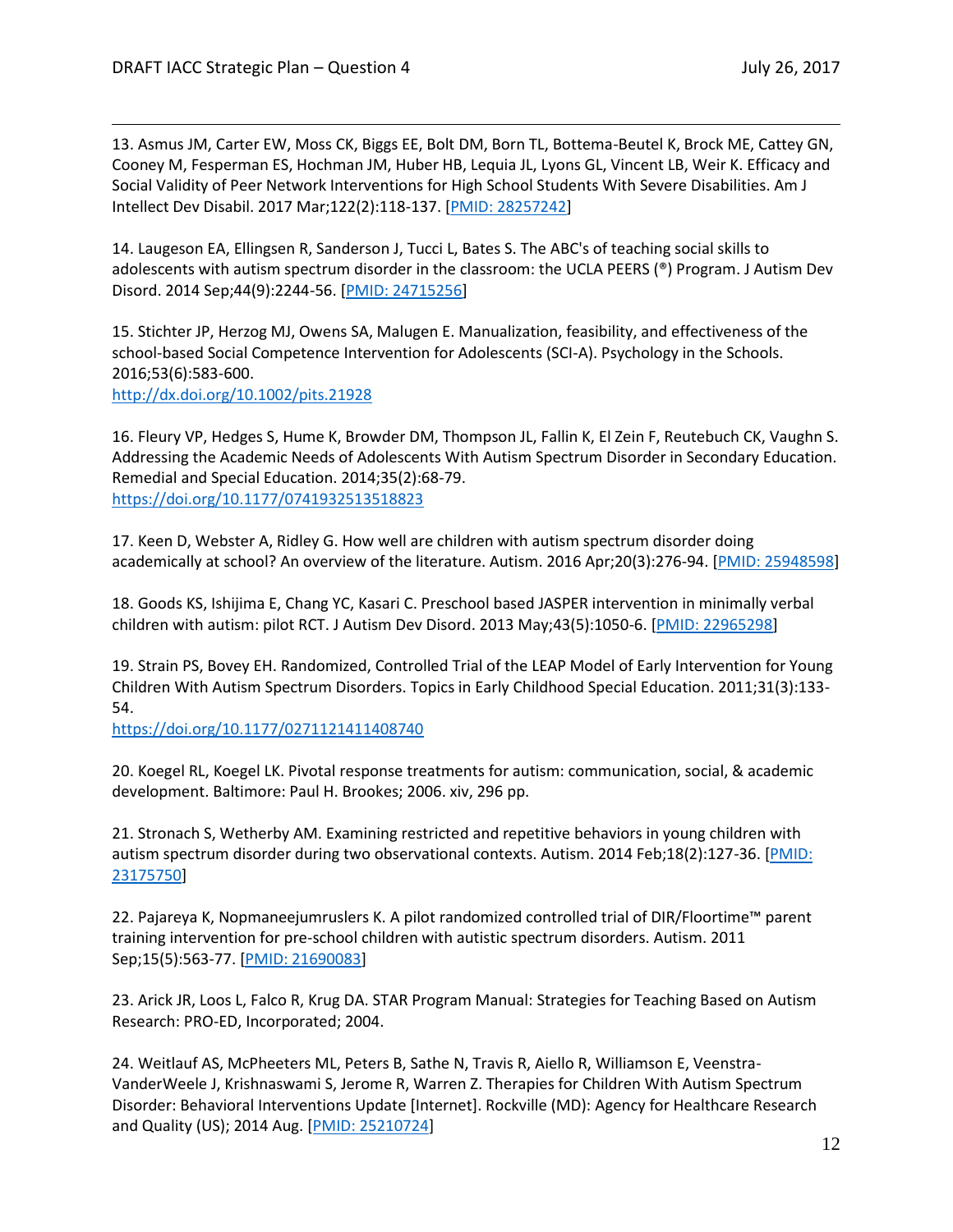25. Chang YC, Shire SY, Shih W, Gelfand C, Kasari C. Preschool Deployment of Evidence-Based Social Communication Intervention: JASPER in the Classroom. J Autism Dev Disord. 2016 Jun;46(6):2211-23. [\[PMID: 26936161\]](https://www.ncbi.nlm.nih.gov/pubmed/26936161)

26. Shire SY, Chang YC, Shih W, Bracaglia S, Kodjoe M, Kasari C. Hybrid implementation model of community-partnered early intervention for toddlers with autism: a randomized trial. J Child Psychol Psychiatry. 2017 May;58(5):612-622. [\[PMID: 27966784\]](https://www.ncbi.nlm.nih.gov/pubmed/27966784)

27. Schreibman L, Dawson G, Stahmer AC, Landa R, Rogers SJ, McGee GG, Kasari C, Ingersoll B, Kaiser AP, Bruinsma Y, McNerney E, Wetherby A, Halladay A. Naturalistic Developmental Behavioral Interventions: Empirically Validated Treatments for Autism Spectrum Disorder. J Autism Dev Disord. 2015 Aug;45(8):2411-28. [\[PMID: 25737021\]](https://www.ncbi.nlm.nih.gov/pubmed/25737021)

28. Wetherby AM, Guthrie W, Woods J, Schatschneider C, Holland RD, Morgan L, Lord C. Parent-Implemented Social Intervention for Toddlers With Autism: An RCT. Pediatrics. 2014. <http://doi.org/10.1542/peds.2014-0757>

29. Kasari C, Gulsrud A, Paparella T, Hellemann G, Berry K. Randomized comparative efficacy study of parent-mediated interventions for toddlers with autism. J Consult Clin Psychol. 2015 Jun;83(3):554-63. [\[PMID: 25822242\]](https://www.ncbi.nlm.nih.gov/pubmed/25822242)

30. Kasari C, Kaiser A, Goods K, Nietfeld J, Mathy P, Landa R, Murphy S, Almirall D. Communication interventions for minimally verbal children with autism: a sequential multiple assignment randomized trial. J Am Acad Child Adolesc Psychiatry. 2014 Jun;53(6):635-46. [\[PMID: 24839882\]](https://www.ncbi.nlm.nih.gov/pubmed/24839882)

31. Siller M, Hutman T, Sigman M. A parent-mediated intervention to increase responsive parental behaviors and child communication in children with ASD: a randomized clinical trial. J Autism Dev Disord. 2013 Mar;43(3):540-55. [\[PMID: 22825926\]](https://www.ncbi.nlm.nih.gov/pubmed/22825926)

32. Hardan AY, Gengoux GW, Berquist KL, Libove RA, Ardel CM, Phillips J, Frazier TW, Minjarez MB. A randomized controlled trial of Pivotal Response Treatment Group for parents of children with autism. J Child Psychol Psychiatry. 2015 Aug;56(8):884-92. [\[PMID: 25346345\]](https://www.ncbi.nlm.nih.gov/pubmed/25346345)

33. Pickles A, Anderson DK, Lord C. Heterogeneity and plasticity in the development of language: a 17 year follow-up of children referred early for possible autism. J Child Psychol Psychiatry. 2014 Dec;55(12):1354-62. [\[PMID: 24889883\]](https://www.ncbi.nlm.nih.gov/pubmed/24889883)

34. Gulsrud AC, Hellemann G, Shire S, Kasari C. Isolating active ingredients in a parent-mediated social communication intervention for toddlers with autism spectrum disorder. J Child Psychol Psychiatry. 2016 May;57(5):606-13. [\[PMID: 26525461\]](https://www.ncbi.nlm.nih.gov/pubmed/26525461)

35. Harrop C, Shire S, Gulsrud A, Chang YC, Ishijima E, Lawton K, Kasari C. Does gender influence core deficits in ASD? An investigation into social-communication and play of girls and boys with ASD. J Autism Dev Disord. 2015 Mar;45(3):766-77. [\[PMID: 25217088\]](https://www.ncbi.nlm.nih.gov/pubmed/25217088)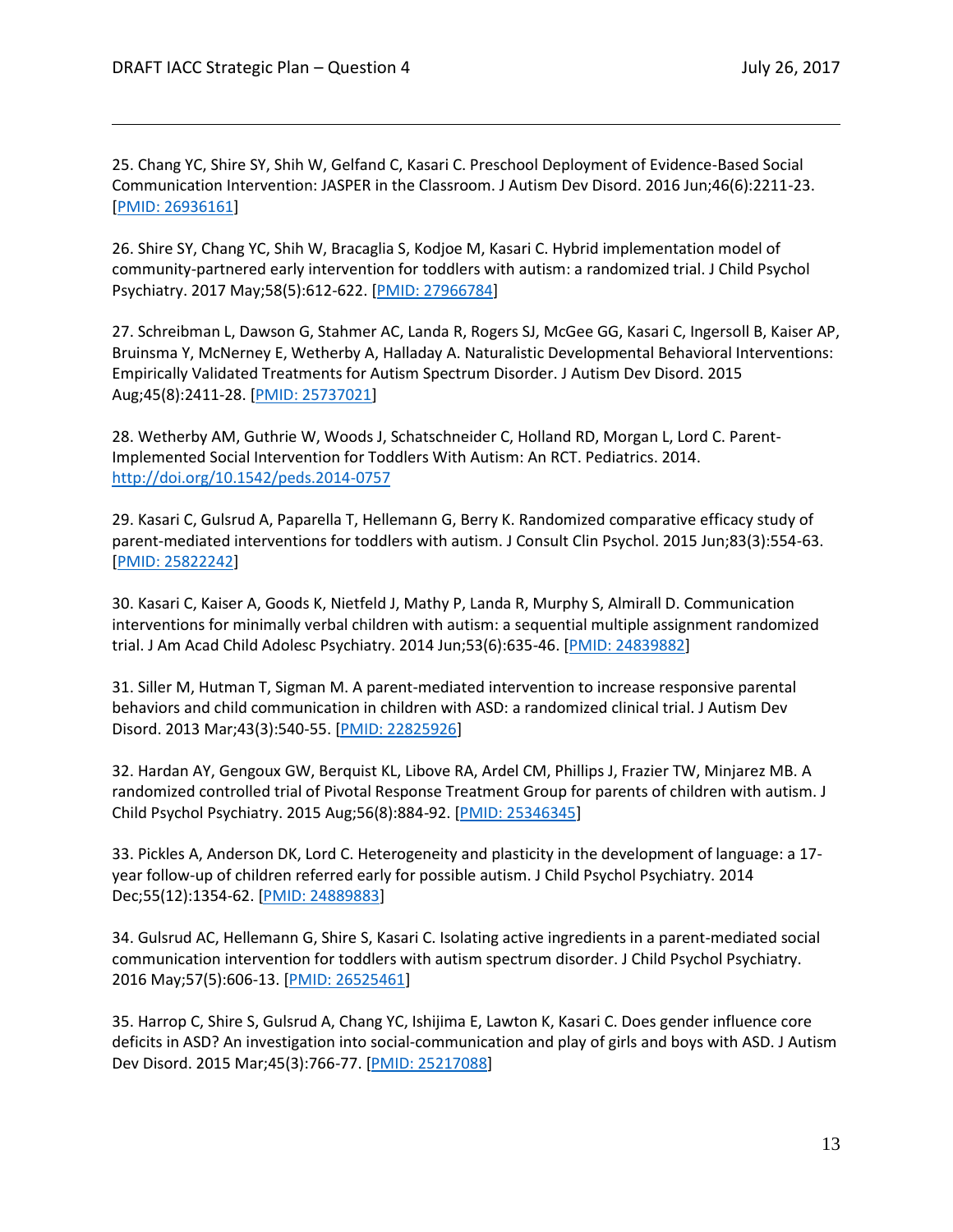36. Frazier TW, Ratliff KR, Gruber C, Zhang Y, Law PA, Constantino JN. Confirmatory factor analytic structure and measurement invariance of quantitative autistic traits measured by the social responsiveness scale-2. Autism. 2014 Jan;18(1):31-44. [\[PMID: 24019124\]](https://www.ncbi.nlm.nih.gov/pubmed/24019124)

37. Kasari C, Dean M, Kretzmann M, Shih W, Orlich F, Whitney R, Landa R, Lord C, King B. Children with autism spectrum disorder and social skills groups at school: a randomized trial comparing intervention approach and peer composition. J Child Psychol Psychiatry. 2016 Feb;57(2):171-9. [\[PMID: 26391889\]](https://www.ncbi.nlm.nih.gov/pubmed/26391889)

38. Dean M, Harwood R, Kasari C. The art of camouflage: Gender differences in the social behaviors of girls and boys with autism spectrum disorder. Autism. 2016 Nov 29. [\[PMID: 27899709\]](https://www.ncbi.nlm.nih.gov/pubmed/27899709)

39. Bishop-Fitzpatrick L, Minshew NJ, Eack SM. A Systematic Review of Psychosocial Interventions for Adults with Autism Spectrum Disorders. In: Adolescents and Adults with Autism Spectrum Disorders. Fred R. Volkmar, Brian Reichow, James C. McPartland, editors. New York, NY: Springer New York; 2014. p. 315-327.

40. Blakemore SJ, Choudhury S. Development of the adolescent brain: implications for executive function and social cognition. J Child Psychol Psychiatry. 2006 Mar-Apr;47(3-4):296-312. [\[PMID:](https://www.ncbi.nlm.nih.gov/pubmed/16492261)  [16492261\]](https://www.ncbi.nlm.nih.gov/pubmed/16492261)

41. Yatawara CJ, Einfeld SL, Hickie IB, Davenport TA, Guastella AJ. The effect of oxytocin nasal spray on social interaction deficits observed in young children with autism: a randomized clinical crossover trial. Mol Psychiatry. 2016 Sep;21(9):1225-31. [\[PMID: 26503762\]](https://www.ncbi.nlm.nih.gov/pubmed/26503762)

42. Gordon I, Vander Wyk BC, Bennett RH, Cordeaux C, Lucas MV, Eilbott JA, Zagoory-Sharon O, Leckman JF, Feldman R, Pelphrey KA. Oxytocin enhances brain function in children with autism. Proc Natl Acad Sci U S A. 2013 Dec 24;110(52):20953-8. [\[PMID: 24297883\]](https://www.ncbi.nlm.nih.gov/pubmed/24297883)

43. Watanabe T, Abe O, Kuwabara H, Yahata N, Takano Y, Iwashiro N, Natsubori T, Aoki Y, Takao H, Kawakubo Y, Kamio Y, Kato N, Miyashita Y, Kasai K, Yamasue H. Mitigation of sociocommunicational deficits of autism through oxytocin-induced recovery of medial prefrontal activity: a randomized trial. JAMA Psychiatry. 2014 Feb;71(2):166-75. [\[PMID: 24352377\]](https://www.ncbi.nlm.nih.gov/pubmed/24352377)

44. Bartz JA, Zaki J, Bolger N, Ochsner KN. Social effects of oxytocin in humans: context and person matter. Trends Cogn Sci. 2011 Jul;15(7):301-9. [\[PMID: 21696997\]](https://www.ncbi.nlm.nih.gov/pubmed/21696997)

45. Wink LK, Adams R, Wang Z, Klaunig JE, Plawecki MH, Posey DJ, McDougle CJ, Erickson CA. A randomized placebo-controlled pilot study of N-acetylcysteine in youth with autism spectrum disorder. Mol Autism. 2016 Apr 21;7:26. [\[PMID: 27103982\]](https://www.ncbi.nlm.nih.gov/pubmed/27103982)

46. Minshawi NF, Wink LK, Shaffer R, Plawecki MH, Posey DJ, Liu H, Hurwitz S, McDougle CJ, Swiezy NB, Erickson CA. A randomized, placebo-controlled trial of D-cycloserine for the enhancement of social skills training in autism spectrum disorders. Mol Autism. 2016 Jan 14;7:2. [\[PMID: 26770664\]](https://www.ncbi.nlm.nih.gov/pubmed/26770664)

47. Chugani DC, Chugani HT, Wiznitzer M, Parikh S, Evans PA, Hansen RL, Nass R, Janisse JJ, Dixon-Thomas P, Behen M, Rothermel R, Parker JS, Kumar A, Muzik O, Edwards DJ, Hirtz D; Autism Center of Excellence Network. Efficacy of Low-Dose Buspirone for Restricted and Repetitive Behavior in Young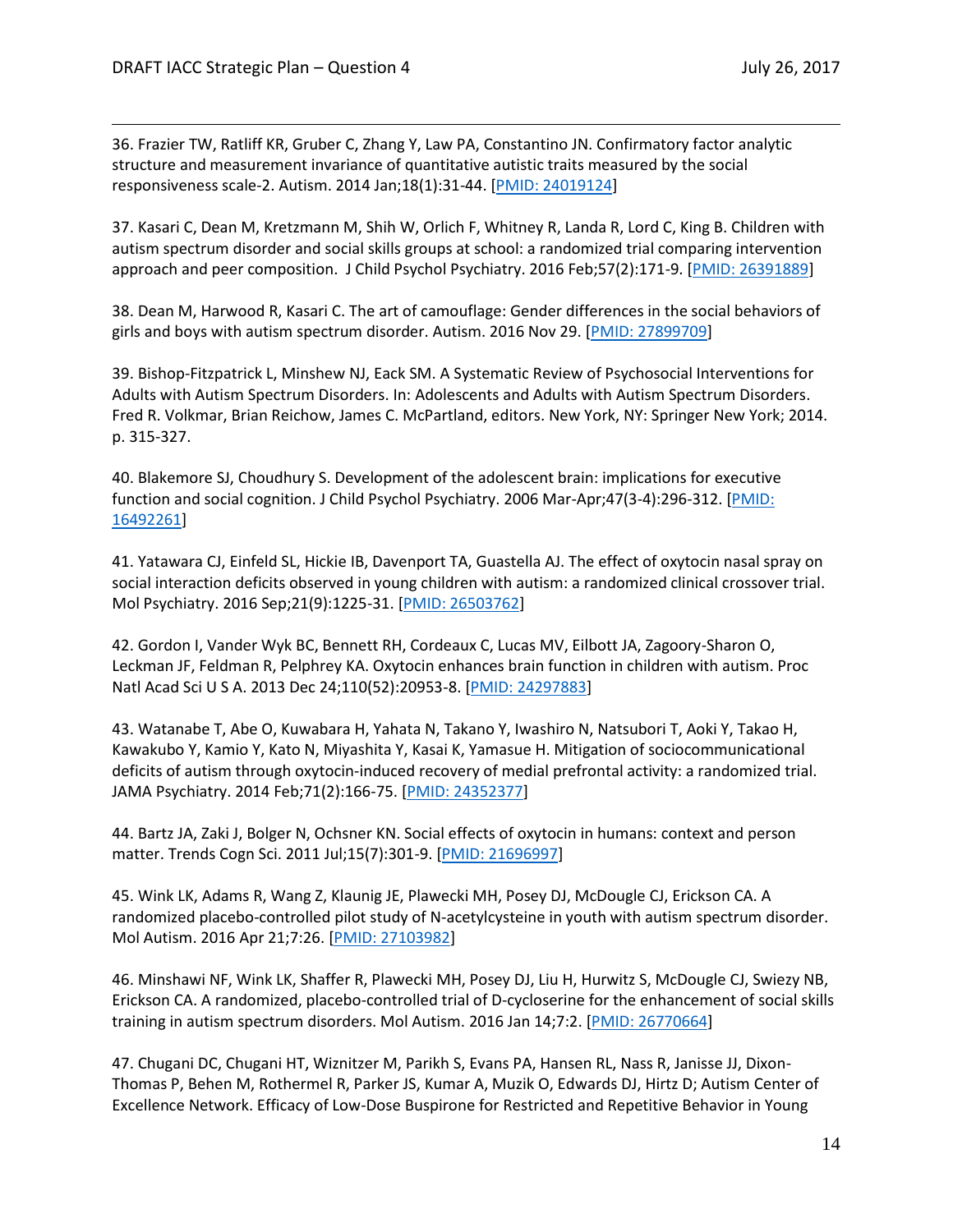Children with Autism Spectrum Disorder: A Randomized Trial. J Pediatr. 2016 Mar;170:45-53.e1-4. [\[PMID: 26746121\]](https://www.ncbi.nlm.nih.gov/pubmed/26746121)

48. Lemonnier E, Degrez C, Phelep M, Tyzio R, Josse F, Grandgeorge M, Hadjikhani N, Ben-Ari Y. A randomised controlled trial of bumetanide in the treatment of autism in children. Transl Psychiatry. 2012 Dec 11;2:e202. [\[PMID: 23233021\]](https://www.ncbi.nlm.nih.gov/pubmed/23233021)

49. Du L, Shan L, Wang B, Li H, Xu Z, Staal WG, Jia F. A Pilot Study on the Combination of Applied Behavior Analysis and Bumetanide Treatment for Children with Autism. J Child Adolesc Psychopharmacol. 2015 Sep;25(7):585-8. [\[PMID: 26258842\]](https://www.ncbi.nlm.nih.gov/pubmed/26258842)

50. Oberman LM, Enticott PG, Casanova MF, Rotenberg A, Pascual-Leone A, McCracken JT; TMS in ASD Consensus Group. Transcranial magnetic stimulation in autism spectrum disorder: Challenges, promise, and roadmap for future research. Autism Res. 2016 Feb;9(2):184-203. [\[PMID: 26536383\]](https://www.ncbi.nlm.nih.gov/pubmed/26536383)

51. Shafi MM, Brandon Westover M, Oberman L, Cash SS, Pascual-Leone A. Modulation of EEG functional connectivity networks in subjects undergoing repetitive transcranial magnetic stimulation. Brain Topogr. 2014 Jan;27(1):172-91. [\[PMID: 23471637\]](https://www.ncbi.nlm.nih.gov/pubmed/23471637)

52. Oberman L, Pascual-Leone A. Changes in plasticity across the lifespan: cause of disease and target for intervention. Prog Brain Res. 2013;207:91-120. [\[PMID: 24309252\]](https://www.ncbi.nlm.nih.gov/pubmed/24309252)

53. Fox MD, Buckner RL, Liu H, Chakravarty MM, Lozano AM, Pascual-Leone A. Resting-state networks link invasive and noninvasive brain stimulation across diverse psychiatric and neurological diseases. Proc Natl Acad Sci U S A. 2014 Oct 14;111(41):E4367-75. [\[PMID: 25267639\]](https://www.ncbi.nlm.nih.gov/pubmed/25267639)

54. Kobayashi M, Pascual-Leone A. Transcranial magnetic stimulation in neurology. Lancet Neurol. 2003 Mar;2(3):145-56. [\[PMID: 12849236\]](https://www.ncbi.nlm.nih.gov/pubmed/12849236)

55. Casanova MF, Baruth JM, El-Baz A, Tasman A, Sears L, Sokhadze E. Repetitive Transcranial Magnetic Stimulation (rTMS) Modulates Event-Related Potential (ERP) Indices of Attention in Autism. Transl Neurosci. 2012 Jun 1;3(2):170-180. [\[PMID: 24683490\]](https://www.ncbi.nlm.nih.gov/pubmed/24683490)

56. Enticott PG, Fitzgibbon BM, Kennedy HA, Arnold SL, Elliot D, Peachey A, Zangen A, Fitzgerald PB. A double-blind, randomized trial of deep repetitive transcranial magnetic stimulation (rTMS) for autism spectrum disorder. Brain Stimul. 2014 Mar-Apr;7(2):206-11. [\[PMID: 24280031\]](https://www.ncbi.nlm.nih.gov/pubmed/24280031)

57. Panerai S, Tasca D, Lanuzza B, Trubia G, Ferri R, Musso S, Alagona G, Di Guardo G, Barone C, Gaglione MP, Elia M. Effects of repetitive transcranial magnetic stimulation in performing eye-hand integration tasks: four preliminary studies with children showing low-functioning autism. Autism. 2014 Aug;18(6):638-50. [\[PMID: 24113340\]](https://www.ncbi.nlm.nih.gov/pubmed/24113340)

58. Amatachaya A, Auvichayapat N, Patjanasoontorn N, Suphakunpinyo C, Ngernyam N, Aree-Uea B, Keeratitanont K, Auvichayapat P. Effect of anodal transcranial direct current stimulation on autism: a randomized double-blind crossover trial. Behav Neurol. 2014;2014:173073. [\[PMID: 25530675\]](https://www.ncbi.nlm.nih.gov/pubmed/25530675)

59. Grynszpan O, Weiss PL, Perez-Diaz F, Gal E. Innovative technology-based interventions for autism spectrum disorders: a meta-analysis. Autism. 2014 May;18(4):346-61. [\[PMID: 24092843\]](https://www.ncbi.nlm.nih.gov/pubmed/24092843)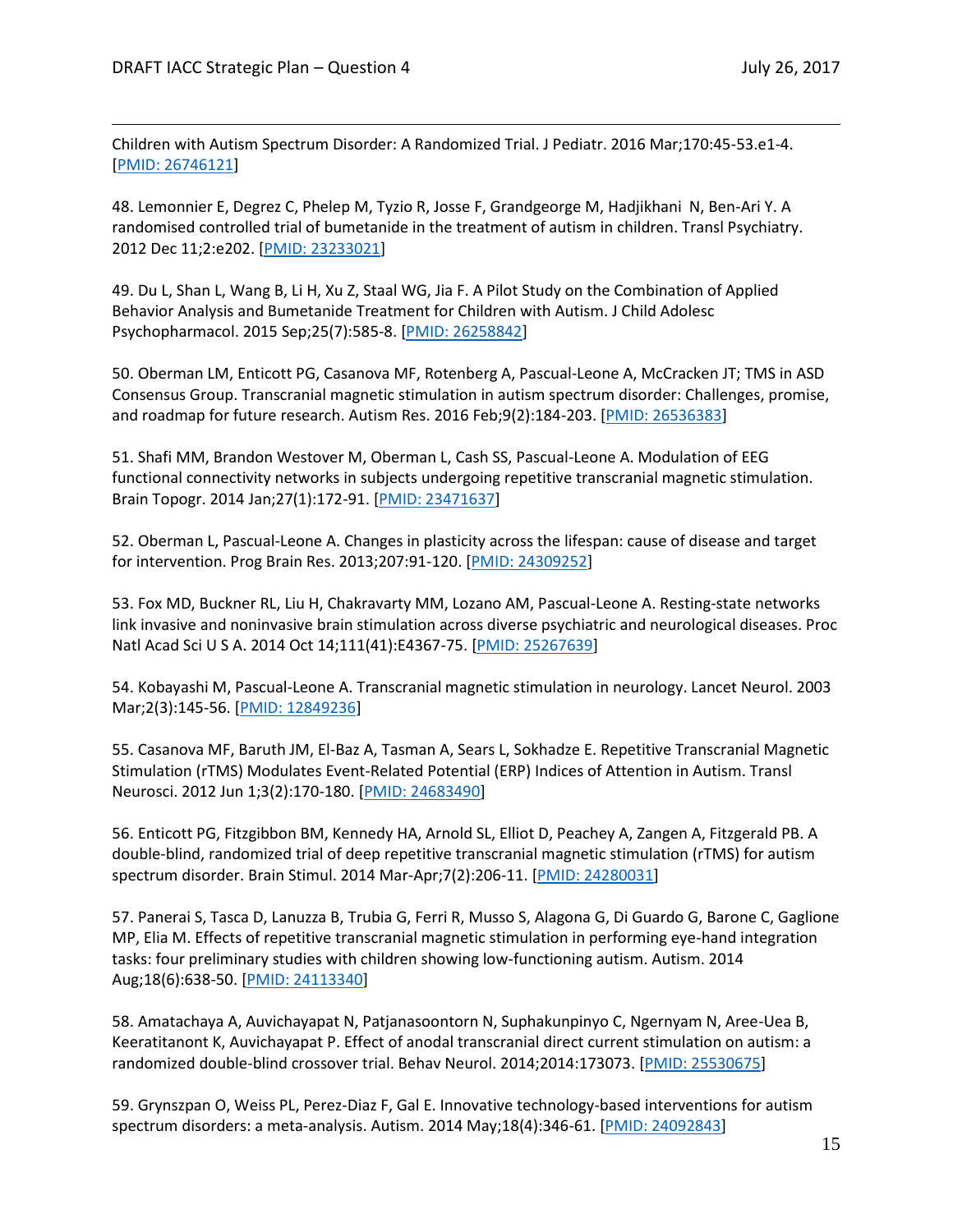60. Begum M, Serna RW, Kontak D, Allspaw J, Kuczynski J, Yanco HA, Suarez J. Measuring the Efficacy of Robots in Autism Therapy: How Informative are Standard HRI Metrics. Proceedings of the Tenth Annual ACM/IEEE International Conference on Human-Robot Interaction; Portland, Oregon, USA. 2696480: ACM; 2015. p. 335-42.

<https://doi.org/10.1145/2696454.2696480>

61. Diehl JJ, Crowell CR, Villano M, Wier K, Tang K, Riek LD. Clinical Applications of Robots in Autism Spectrum Disorder Diagnosis and Treatment. In: Comprehensive Guide to Autism. Patel VB, Preedy VR, Martin CR, editors. New York, NY: Springer New York; 2014. p. 411-22. [https://dx.doi.org/10.1007/978-1-4614-4788-7\\_14](https://dx.doi.org/10.1007/978-1-4614-4788-7_14)

62. Kim ES, Paul R, Shic F, Scassellati B. Bridging the Research Gap: Making HRI Useful to Individuals with Autism. Journal of Human-Robot Interaction. 2012;1(1):26-54. <http://humanrobotinteraction.org/journal/index.php/HRI/article/view/25>

63. Sztainberg Y, Zoghbi HY. Lessons learned from studying syndromic autism spectrum disorders. Nat Neurosci. 2016 Oct 26;19(11):1408-1417. [\[PMID: 27786181\]](https://www.ncbi.nlm.nih.gov/pubmed/27786181)

64. Brugha TS, Doos L, Tempier A, Einfeld S, Howlin P. Outcome measures in intervention trials for adults with autism spectrum disorders; a systematic review of assessments of core autism features and associated emotional and behavioural problems. Int J Methods Psychiatr Res. 2015 Jun;24(2):99-115. [\[PMID: 26077193\]](https://www.ncbi.nlm.nih.gov/pubmed/26077193)

65. McConachie H, Parr JR, Glod M, Hanratty J, Livingstone N, Oono IP, Robalino S, Baird G, Beresford B, Charman T, Garland D, Green J, Gringras P, Jones G, Law J, Le Couteur AS, Macdonald G, McColl EM, Morris C, Rodgers J, Simonoff E, Terwee CB, Williams K. Systematic review of tools to measure outcomes for young children with autism spectrum disorder. Health Technol Assess. 2015 Jun;19(41):1-506. [\[PMID:](https://www.ncbi.nlm.nih.gov/pubmed/26065374)  [26065374\]](https://www.ncbi.nlm.nih.gov/pubmed/26065374)

66. Ashwood KL, Buitelaar J, Murphy D, Spooren W, Charman T. European clinical network: autism spectrum disorder assessments and patient characterisation. Eur Child Adolesc Psychiatry. 2015 Aug;24(8):985-95. [\[PMID: 25471824\]](https://www.ncbi.nlm.nih.gov/pubmed/25471824)

67. Esler AN, Bal VH, Guthrie W, Wetherby A, Ellis Weismer S, Lord C. The Autism Diagnostic Observation Schedule, Toddler Module: Standardized Severity Scores. J Autism Dev Disord. 2015 Sep;45(9):2704-20. [\[PMID: 25832801\]](https://www.ncbi.nlm.nih.gov/pubmed/25832801)

68. Grzadzinski R, Carr T, Colombi C, McGuire K, Dufek S, Pickles A, Lord C. Measuring Changes in Social Communication Behaviors: Preliminary Development of the Brief Observation of Social Communication Change (BOSCC). J Autism Dev Disord. 2016 Jul;46(7):2464-79. [\[PMID: 27062034\]](https://www.ncbi.nlm.nih.gov/pubmed/27062034)

69. Dawson G, Bernier R, Ring RH. Social attention: a possible early indicator of efficacy in autism clinical trials. J Neurodev Disord. 2012 May 17;4(1):11. [\[PMID: 22958480\]](https://www.ncbi.nlm.nih.gov/pubmed/22958480)

70. Jeste SS, Frohlich J, Loo SK. Electrophysiological biomarkers of diagnosis and outcome in neurodevelopmental disorders. Curr Opin Neurol. 2015 Apr;28(2):110-6. [\[PMID: 25710286\]](https://www.ncbi.nlm.nih.gov/pubmed/25710286)